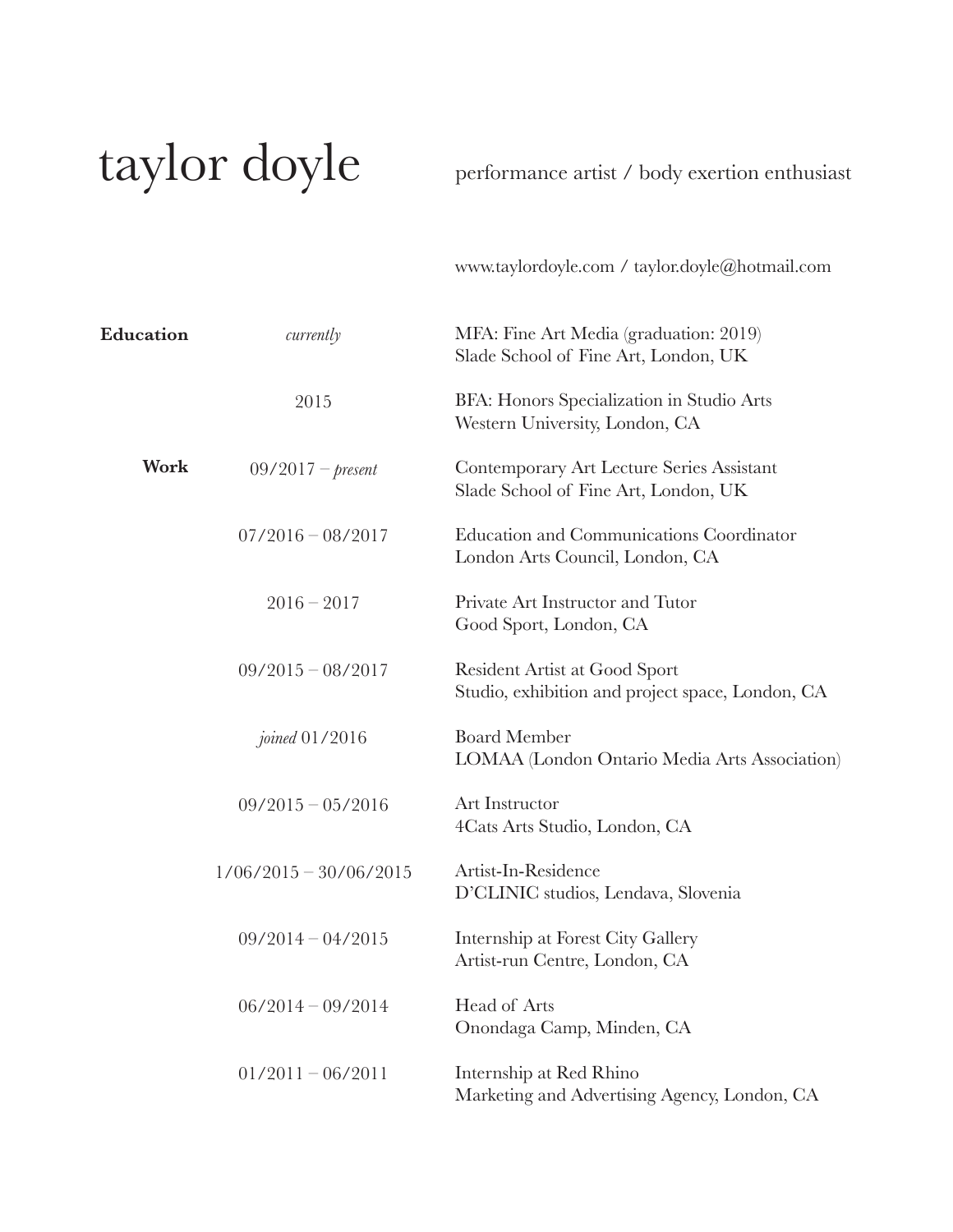| Exhibitions,<br><b>Screenings</b> | 25/11/2017                | What is Left? What is Right?<br>Screening, Forest City Gallery, London, CA           |
|-----------------------------------|---------------------------|--------------------------------------------------------------------------------------|
|                                   | 13/11/2016                | <b>Bridgeport Art Trail</b><br>Screening, Bridgeport CT, USA                         |
|                                   | $07/11/2015 - 28/11/2015$ | Town & Country<br>Solo Exhibition, Good Sport, London, CA                            |
|                                   | $12/09/2015 - 9/10/2015$  | Biennial Emerging Artists Exhibition<br>Forest City Gallery, London, CA              |
|                                   | 11/06/2015                | Nuit Blanche: Emerging Filmmakers<br>Screening, Vibrafusionlab, London, CA           |
|                                   | 13/02/2015                | Regional Support Network: BOARD and BREAD<br>Screening, Videofag, Toronto, CA        |
|                                   | $08/01/2015 - 15/02/2015$ | sidewalkscreening.mov<br>Screening, Whippersnapper Gallery, Toronto, CA              |
|                                   | 11/01/2014                | Video Fever<br>Screening, Trinity Square Video, Toronto, CA                          |
| Performances                      | 20/03/2018                | Hours After Practice But Before a Shower<br>East Village Arts Collective, London, CA |
|                                   | 28/01/2018                | THERE IS MORE TO PERFECT<br>Performance Night, Chalton Gallery, London UK            |
|                                   | 13/12/2017                | The World of Wrestling<br>Slade Open Studios 2017, London, UK                        |
|                                   | 26/03/2016                | 2016 Queer Emergence Arts Festival<br>London, CA                                     |
|                                   | 13/06/2015                | SWIPED, with artist Liz Weirzbiki<br>Public Performance, Budapest, HU                |
|                                   | 03/2015                   | Factory<br>Public Performance, Factory Night Club, London, CA                        |
|                                   | 23/11/2014                | Galleria,<br>Public Performance, Masonville Mall, London, CA                         |